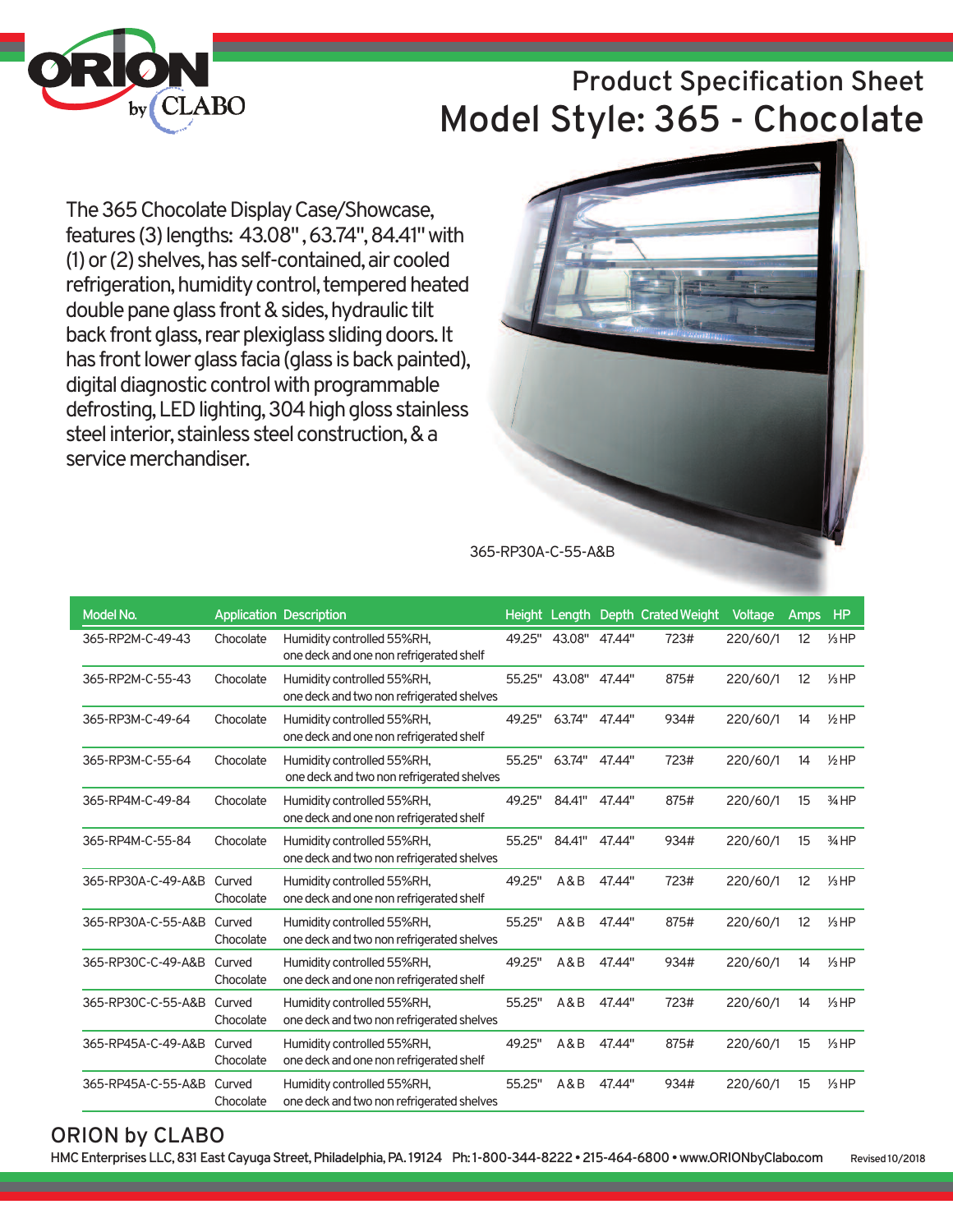

# **Product Specification Sheet Model Style: 365 - Chocolate**

#### **Features**

- **AnInnovative"AllSeasonConvertible" Model**
- **Back Painted Front Glass Fascia in RAL Color Options**
- **Low Temp to Medium Temp Conversion Capability, with Retractable Glass Shelves**
- Available in Linear, 30 and 45 Degrees Curved Designs
- Two Height Profile Options: 49.25" and 55.25"
- **Low Profile Pan Display on Gelato/Ice Cream Application**
- **Tempered Double Pane Front and Side Glass**
- **Hydraulic Tilt Back Front Glass**
- **Self-Contained,AirCooledCondensingUnit**
- **GalvanizedSteelChassisConstruction**
- **Insulated/Non-CfcEcologicPolyurethaneFoam**
- **Inside Structure / High Gloss 304 Stainless Steel**
- **Tempered, Double Pane Glass**
- **Hydraulic Tilt-Back Front Glass**
- **Rear, Plexiglass Sliding Doors**
- **Standard Silver Lacquered Side Panels**
- **MultiplexingCapability**
- **Femperature Range: +50° to +57°**

#### **Optional Features**

- **Rear Sliding Double Pane Glass Doors** 
	- **Casters**
- **Granite Work Surface (Operator Side)**
- **RALCustomColorOptions**



#### **ORION by CLABO**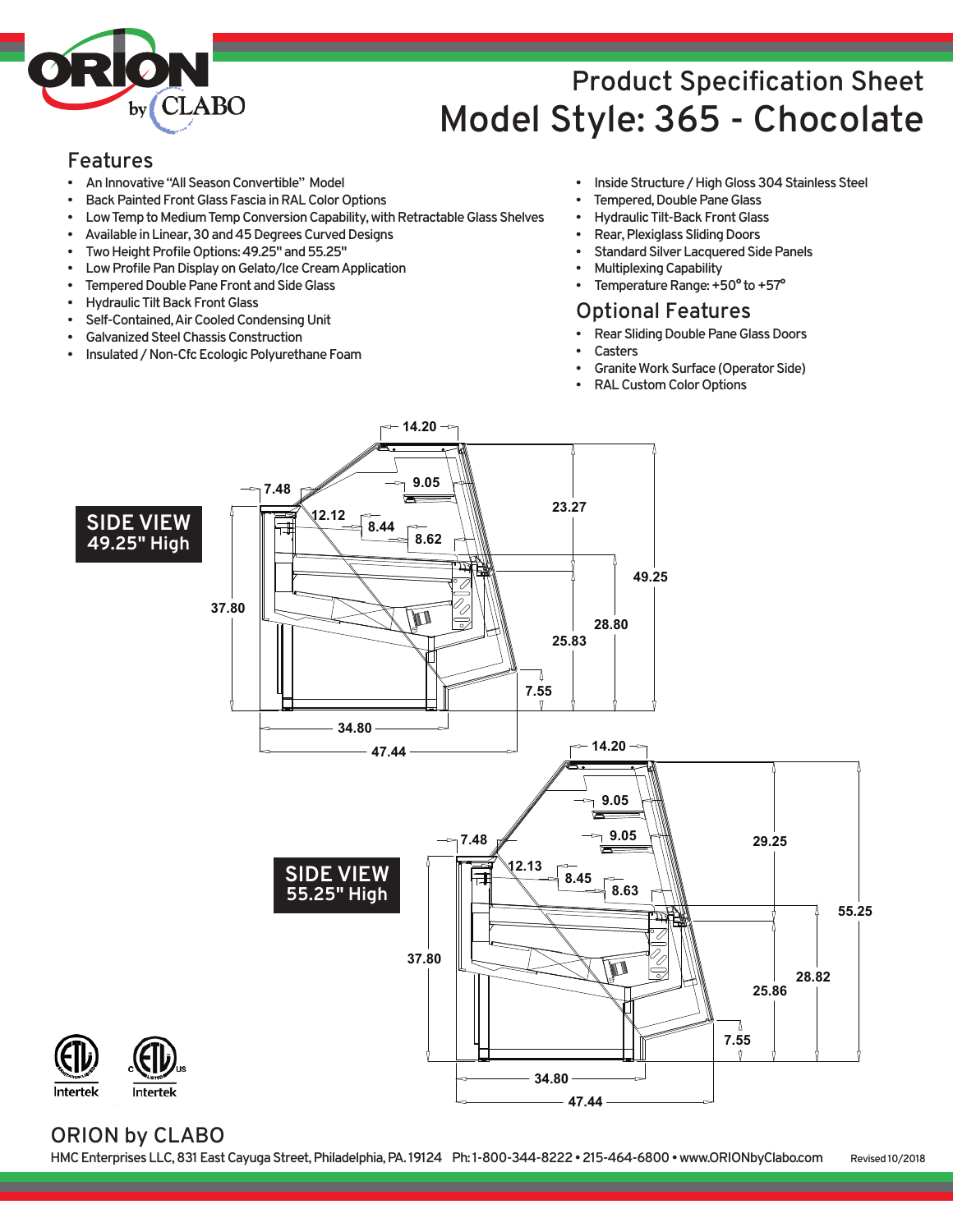by CLABO **Product Specification Sheet Model Style: 365 - Chocolate 43.08" , 63.74" Length - Plan Views, Rear View, Front Views**



ELECTRICAL CONNECTION: Display cases are shipped with applicable junction box for hardwired installation

Options exist for several NEMA configurations

Plug and/or receptacle configurations are at the discreation of the electrical installer

## **ORION by CLABO**

Intertek

**HMCEnterprisesLLC,831EastCayugaStreet,Philadelphia,PA. 19124 Ph: 1-800-344-8222•215-464-6800•www.ORIONbyClabo.com Revised10/2018**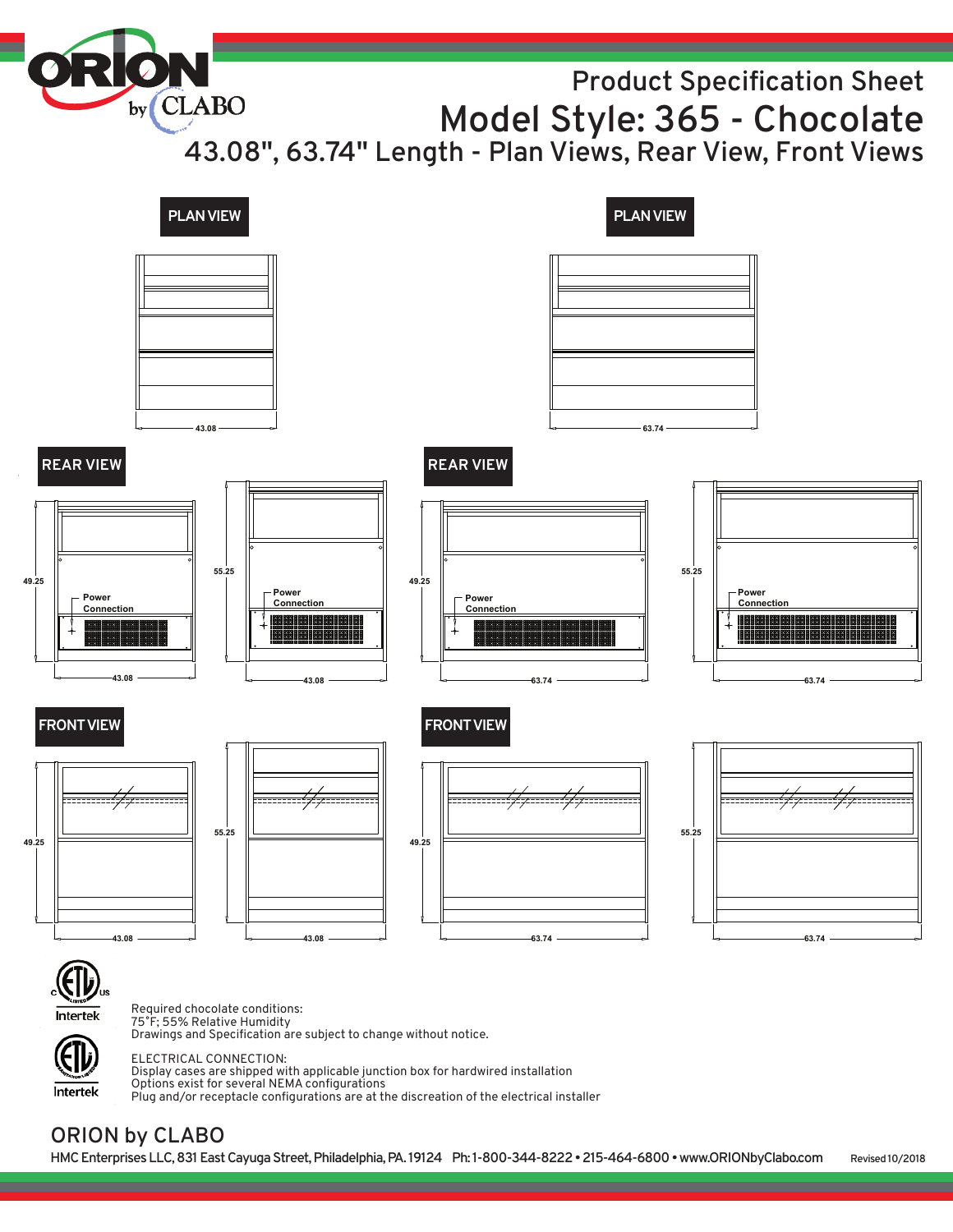by<sub>(CLABO</sub>

# **Product Specification Sheet Model Style: 365 - Chocolate 84.41" Length - Plan Views, Rear View, Front Views**





Required chocolate conditions: 75˚F; 55% Relative Humidity Drawings and Specification are subject to change without notice.

#### ELECTRICAL CONNECTION:

Display cases are shipped with applicable junction box for hardwired installation Options exist for several NEMA configurations Plug and/or receptacle configurations are at the discreation of the electrical installer

### **ORION by CLABO**